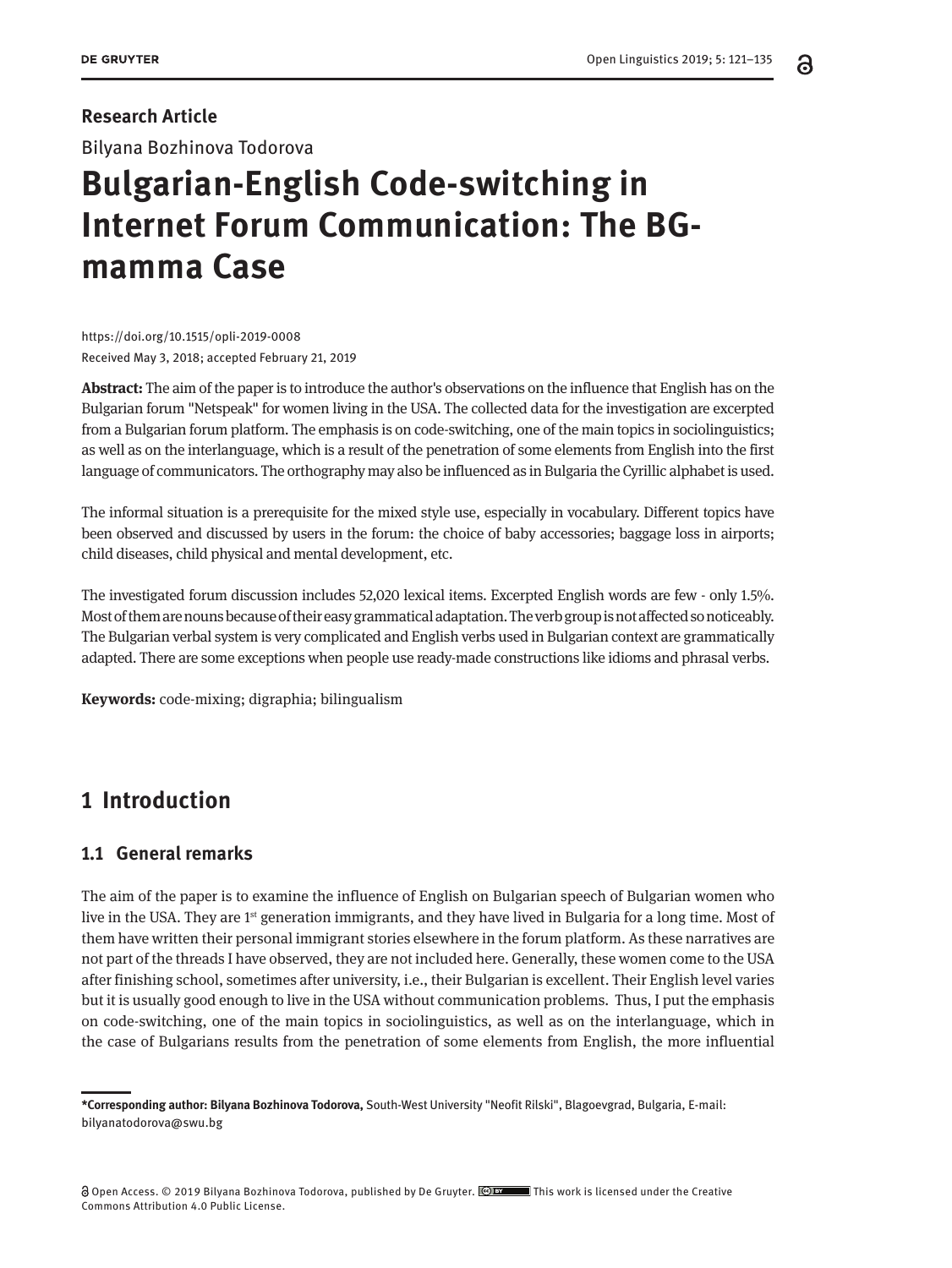language (in fact the most influential language in the world), into the first language, the mother tongue of the communicators.

Such observations concerning Bulgarian speech of people living abroad are relatively few. Sotirov (2000) investigates the Bulgarian speech of Bulgarians, living in Hungary; Sivova-Tsankova (2006) is interested in the speech of Bulgarian students in Germany, Pachev (2005) conducts research into the speech of Bulgarian people in Slovakia, Krejcova (2015) – into the speech of Bulgarian expatriates in the Czech Republic, and Kocheva (2017) – into the speech of Bulgarians in Vienna, Austria.

The influence of English onto Bulgarian speech of people living in the USA is partly investigated by Mitsova (2013) who observes the oral speech of 5 Bulgarians – two women and three men. According to her, there are not many examples of code-switching between English and Bulgarian, most of which results from the process of accommodation in the life of the host country and its culture (Mitsova 2013:151). She gives some examples of such mixed uses. However, the elaborate investigation of the English forms and words in her corpus is not available.

### **1.2 Code-switching and interference – some terminological notes**

According to Crystal (1987), code-switching, or language switching, occurs when an individual who is bilingual alternates between two languages during his/her speech with another bilingual person. From another perspective it is described as "the use of elements from more than one language within a conversation" (Deumert 2011: 268). However, a lot of languages adopt into their vocabularies a large number of foreign words and some monolinguals also use these borrowed words in specific situations without any intention of mixing codes, so Deumert's definition is partial. In Haugen's view, code-switching "occurs when a bilingual introduces a completely unassimilated word from another language into his speech" (Haugen 1956: 40). In fact, code-switching is a result of bilingualism or multilingualism. A lot of researchers argue that monolinguals are a minority around the world (Macha 1991, Franceschini 1998: 62, etc.). For this reason, Deumert says that the phenomenon is ubiquitous among multilinguals (Deumert 2011: 268). The same is claimed by Eastman '[w]here people use a mixed language regularly, codeswitching [i.e. varietyalternation] represents the norm' (Eastman 1992: 1; see also Alvarez-Caccamo 1998: 42). Rüdiger recalls the Poplack and Sankoff's (1984) view that it can be problematic to distinguish between the use of loanwords, code-switching, and interference (Rüdiger 2018: 185). The authors (Poplack & Sankoff 1984: 103-104) present some criteria for the loanwords characterization, i.e. frequency of use, native-language synonym replacement, morphophonemic and/or syntactic integration, and acceptability. As the investigated bg-mamma forum users live in the USA and their language is not representative of the English influence onto Bulgarian, the English uses in their texts could not be treated as loanwords.

Because of its mixed character and its pragmatic origin code-switching (CS) is close to pidginisation. However, their linguistic characteristics are different. According to Franceschini:

Common features of CS and pidgin languages are restricted to external, social factors; the internal systems of CS and pidgins are completely different. For instance, CS does not have a reduced number of vowels, restricted vocabulary and/or a smaller set of morphological possibilities as it is attributed to pidgin languages (cf. Mühlhäusler 1986; Arends, Muysken & Smith 1995) – quite the contrary: CS enormously multiplies the possibilities of expression. (Franceschini 1998: 67).

Some researchers claim that code-switching requires strong proficiency in all languages being utilized and serves complex social functions (Flores and Lewis 2016: 100). At the same time, bilinguals are not always excellent speakers of both languages. The same is said by Meeuwis and Blommaert: "code-switching speakers are not necessarily speakers who would be capable of producing monolingual speech in the languages used in code-switching. From an empirical point of view, a simple connection between codeswitching and bilingualism rests on shaky grounds." (Meeuwis & Blommaert 1998: 77).

The terminological observations vary and different researchers present their specific viewpoints. Sometimes the discussed terms may be very close in their meaning. For example, interference may be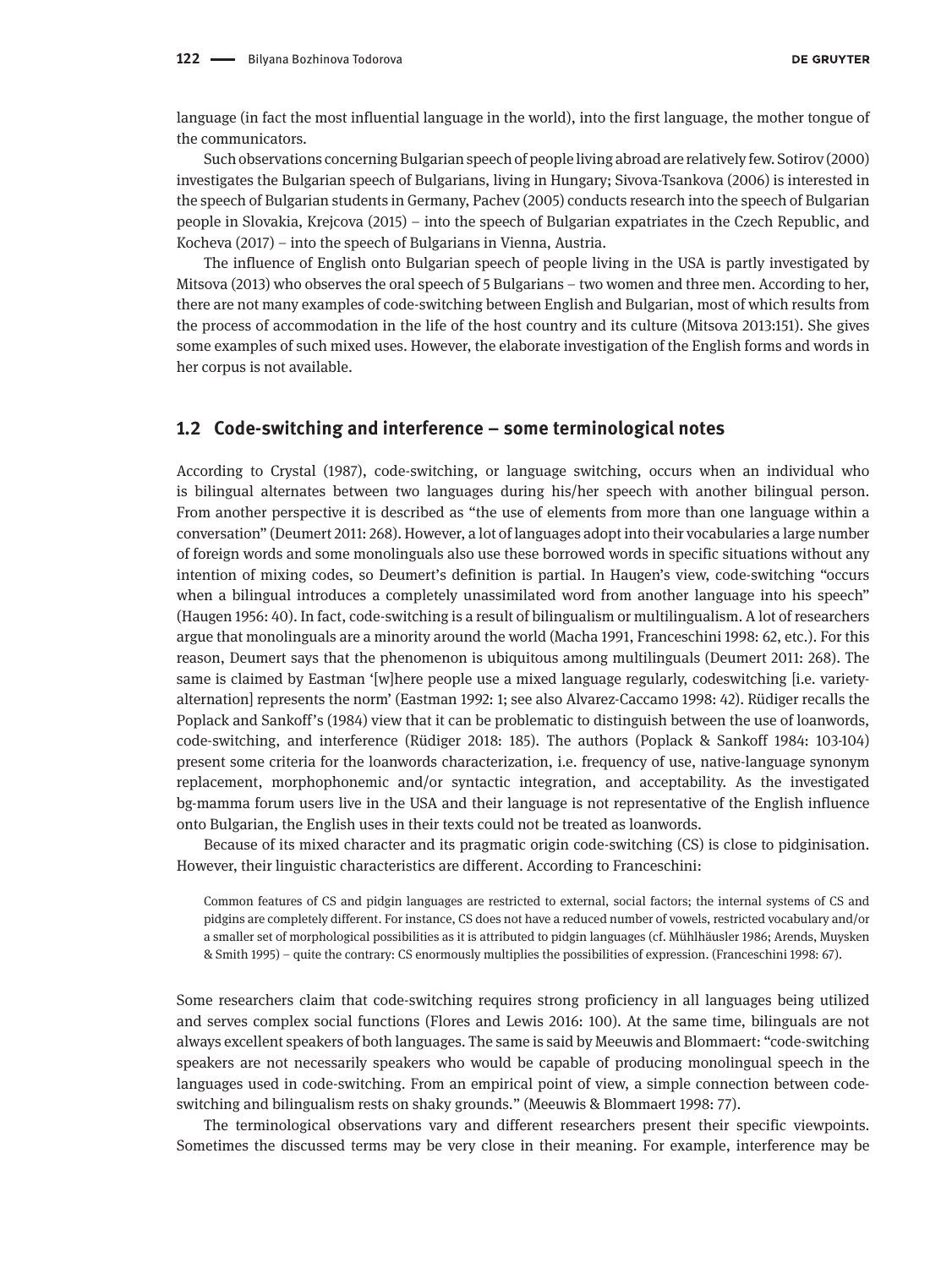viewed as the transference of elements of one language to another at various levels including phonological, grammatical, lexical and orthographical (Berthold et al. 1997). According to Poplack and Sankoff (1984: 102) "[c]ode-switching is simply the alternate use of the two languages in discourse, and even in the sentence without any necessary influence of one language on those stretches of discourse realized in the other."

Haugen includes 'code-switching', 'interference' and 'integration' in his 'three stages in diffusion' (Haugen 1956: 40). The perspective accepted here is Deumert's (2011: 268) mentioned above: "the use of elements from more than one language within a conversation". However, as English is the source of newcoming loanwords in Bulgarian (Blagoeva 2006, Popova 2013, Yordanova 2013, Grozdanova 2017, etc.), the investigated English uses are treated as elements of code-switching process if they are not included in Bulgarian dictionaries.

## **1.3 Object of investigation**

The object of the research is informal written communication in the largest Bulgarian maternity discussion forum – bg-mamma. As the interference may be seen in different levels and to different degrees, it is important to see the extent to which English, the official language of the country where users live, influences their first language, Bulgarian. Some investigations show that Spanish-English bilinguals "report more linguistic interference (code-switching) when they communicate in Spanish, their first-language, and little or no code-switching when they communicate in English, their second-language." (Heredia & Brown 2005: 215). Deumert imposes several facts for code-switching – it is typical of multilingual persons; it occurs within sentences, and at syntactic boundaries, it happens in spoken language, and *in informal written language (italic is mine, B.T.)*, as well as in stylized linguistic performances (Deumert 2011: 269). As it could be seen, there are some possible reasons for the switching from one language to another – different levels of language proficiency, to express solidarity, to show attitude, language play, a topic of conversation. (Crystal 1987).

Therefore, the maternity discussion forum communication of users who live in the USA and who write in Bulgarian is the place where code-switching is expected to be found. The hypothesis is that the influence of English on Bulgarian speech of users might be viewed at the orthographical, grammatical and more noticeably – at the lexical level. It is expected that the orthographical level may be influenced by the use of the Latin alphabet or by preferring the written form of an English word which is different from the officially accepted in Bulgarian.

The grammatical level is more conservative and the changes there are slightly visible. However, it will be investigated how different parts of speech are morphologically adapted to Bulgarian.

## **2 Corpus and methods**

## **2.1 Corpus**

As mentioned, the collected data for the investigation are from the biggest Bulgarian forum platform – bg-mamma. In this platform, there are a couple of forums and sub-forums focused on different topics and problems. I have chosen to make the observation of a virtual place, called 'тема' (*topic*) that unifies women living in different parts of the USA. Every *topic* is, in fact, a thread of a limited number of posts. The whole *topic* consists of 50 pages. Every page contains 15 posts.

When the required pages are reached a user may start a new one. The excerpted words and expressions are collected by the *topic* № 150, named '150 Джетлагнати американски летни ваканции!' ['150 jetlagged American summer holidays']. It was active between August  $7<sup>th</sup>$  and September 21<sup>st</sup> 2013, i.e., for a month and a half. The authors are 45 users living in different parts of the USA.

The *topic* of mothers living in the USA is a part of the forum 'Дом и семейство' ['Home and family'], sub-forum 'Родители в чужбина' ['Parents abroad'].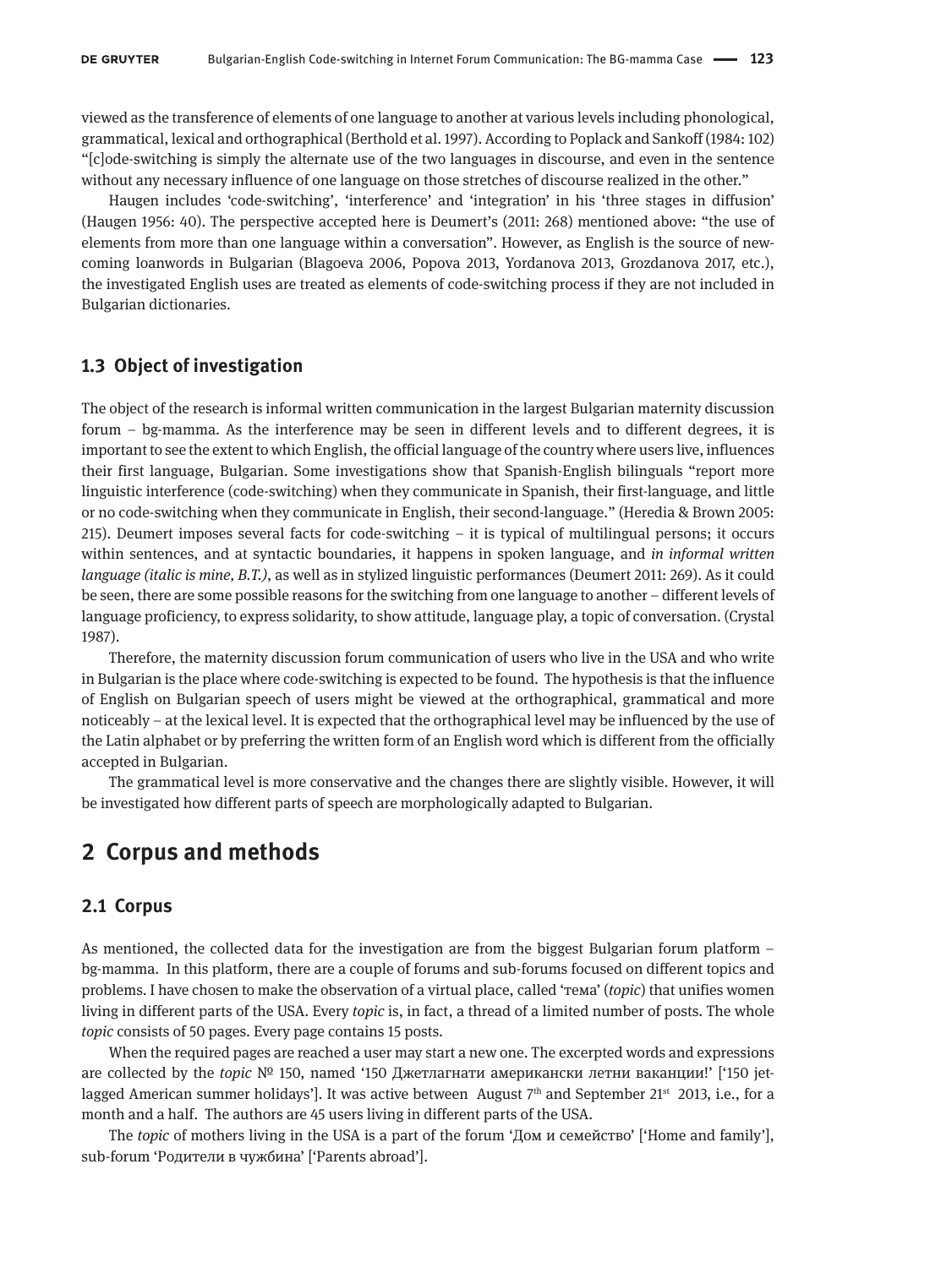The following discussion topics may be identified in the corpus:

- Physical and Mental Development of Baby;
- Travel problems jet-lag; luggage loss, etc.;
- Where to live in the USA;
- Baby accessories bassinets, prams, cribs, etc.;
- Help from parents when the baby was born;
- Kindergartens and primary schools in the USA;
- Ethnic diversity in American schools;
- Documentations insurances, visas, etc.;
- Nutrition;
- Public breastfeeding.

As one may see, topics are various and linked to everyday situations. Some of them include motherhood problems (nutrition, accessories, school problems, etc.), immigrant problems (visas, insurances, etc.), others are more general (travelling, lodging, etc.).

## **2.2 Methods**

The analysis combines a quantitative approach with a qualitative and analytical one (see Rossman and Wilson 1985). The data include the frequency of the use of English words in Bulgarian informal written discussions as well as the parts of speech which are influenced by code-switching.

At the same time, the so-called discourse-functional approaches are used – they investigate why some linguistic choices are made; what are the functions of the grammatical and lexical alternations of a language (Cumming & Ono 1997: 114).

In the contribution it is accepted the view of discourse as a set of interrelated elements<sup>1</sup> – topics discussed, participants in communication and the language used (Halliday and Hasan 1990: 24; Todorova 2010, etc.). In this view, the linguistic data are not independent of the 'context of situation' (the term of Malinowski, used from Halliday & Hasan 1985) – from the profile of users, as well as of their interests and topics of discussion.

The possible ways of investigating the language change and the influence of English according to Teubert and Čermakova (2004: 22) are:

- "the change of frequency of words or other units of meaning (compounds, multi-word units, collocations, set phrases), which is often indicative of a change in meaning or a change in the domains in which words are used;
- the occurrence of new words:
- the occurrence of new larger units of meaning;
- changing context profiles, i.e. changes in the frequencies of words occurring in the contexts of words or other units of meaning.".

The immediate qualitative analysis consists of the identification and description of the English words. When they are identified, they are classified according to the part of speech they belong to. The definition of the English word will be the following: the word which comes in Bulgarian speech from English and which is not a part of active vocabulary of Bulgarian people, so it is not found in the Dictionary of Bulgarian language (RBE 2001-2015), or which is used in Bulgarian with other meanings, different from the use in the investigated discussion.

Therefore, the use of the new words as well as the extending of the meaning of some words because of the influence of English is the aim of this paper. The change of typical collocations will also be investigated.

The English words and phrases in the topic are excerpted manually and double-checked as there is no available software which may recognize the forms. The investigated discussion is copied in the MS Word file and the calculation of the word number in the investigated corpus is made by the help of MS Word tools. The

**<sup>1</sup>** Halliday and Hasan (1985) called them field, tenor, and mode.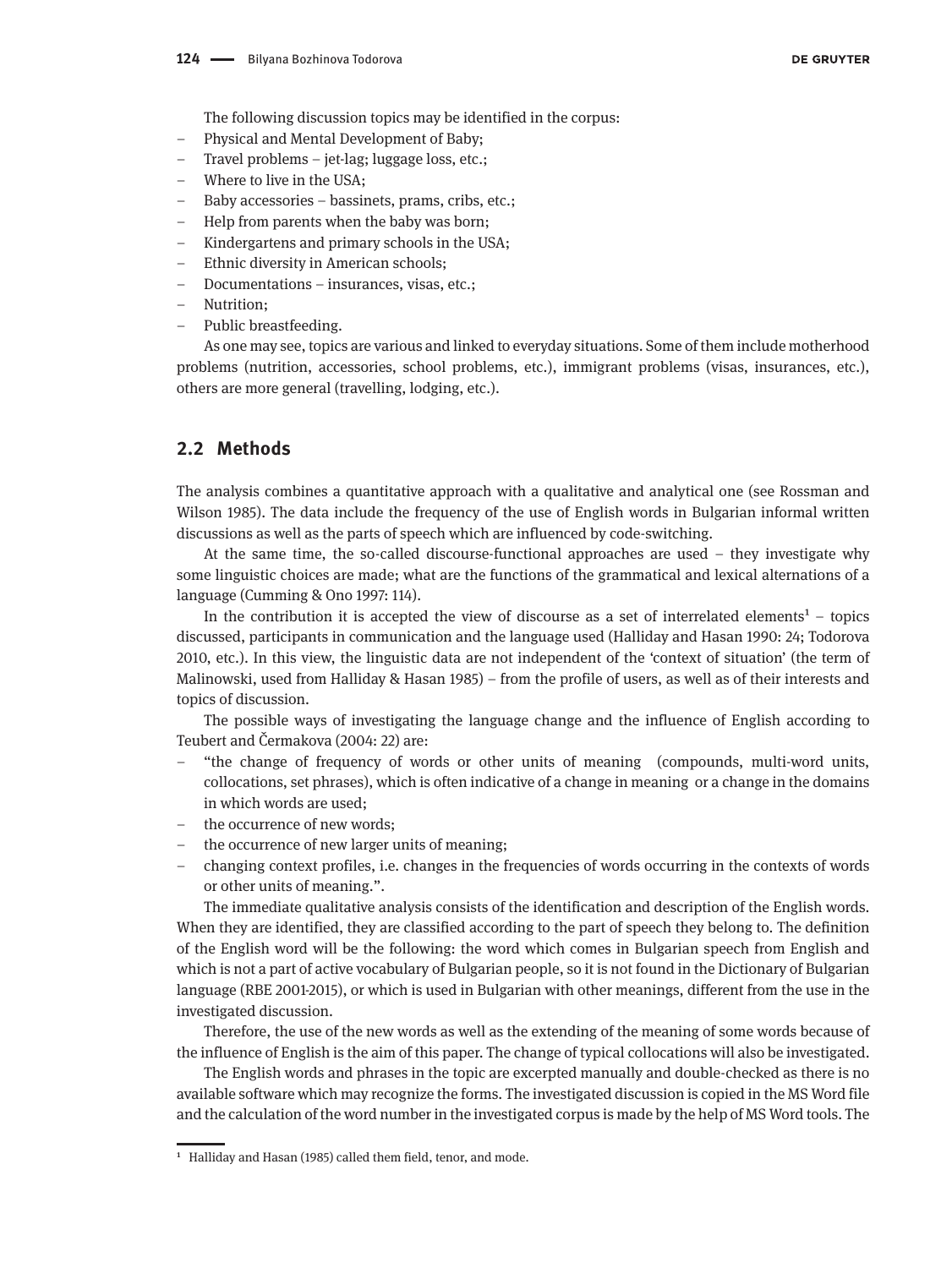percentage of English nouns, adjectives and other parts of speech as well as the proportion of Cyrillic and Latin forms is made by the help of Excel.

# **3 Code-switching in the bg-mamma "American" topic – scope and characteristics**

The influence of one language on another is a result of a large number of reasons – behavioural, social, cultural, etc. The analysis of the reasons for the language transfer also includes the similarities and differences between the compared languages as well as the specifics of the code-switching and the interference.

Despite the expectations, the excerpted English items in the investigated *topic* are few – only 769 out of 52020 lexical items, or ≈1,5% (1,478)<sup>2</sup>. However, there are some explanations for this fact – the topic is written by people, whose first language is Bulgarian and this is their 'Bulgarian place'. The rules of the forum require they write in Cyrillic. Thus the English orthography use is hindered.

A lot of researchers argue that nowadays the English language influences Bulgarian. However, the observations show that in the majority of the *bg-mamma* topics only 3-4 English words in all 50 threads could be seen. In the investigated topic they are more frequent, but their number is not significant  $-1.5\%$ . Unfortunately, there is not a reference corpus in Bulgarian, where the typical number of English words may be seen. Therefore, the scope of the influence and the reasons for it will be more important in the research.

As previously emphasized, the extracted items are divided into parts of speech (see Table 1.), and I observe the specific use of every part. It is also important whether they are morphologically adapted to Bulgarian or are used without change.

#### **Table 1.**

|            | <b>Nouns</b> | <b>Adjectives</b> | Verbs | <b>Adverbs</b> | <b>Others</b> |  |
|------------|--------------|-------------------|-------|----------------|---------------|--|
| Number     | 364          | 75                | 33    |                | 15            |  |
| Percentage | 74%          | 15%               | 7%    | $1\%$          | 3%            |  |

Thus the characteristics of English words and phrases used in the investigated part of the forum are presented successively. I have divided the words into word classes according to their grammatical characteristics.

## **3.1 Nouns**

Nouns come first because their number in the corpus is the greatest. The excerpted nouns are 364 ( $\approx$ 74 %) of the excerpted lexemes). Therefore, nominatives are very important parts of the texts as they mark objects and ideas and they form the thematic structure of the texts. In fact, in all languages, the lexical borrowings are usually nouns. Most of them are used in their original form, others are written in Cyrillic (Table 2.)

**<sup>2</sup>** There are 765 excerpted items which form 492 lexemes including compound and phrasal words. I assume that the difference between compound words and collocations is a difference in degree. Compounds are linked together – they usually have their own meaning, different from the meaning of their components. They cannot be divided into morphological and syntactic elements. Collocations are phrases of words that usually go together. One of them is a modifier. "There is no formal means in distinguishing between compounds and collocation except that compounds are syntactically inseparable, whereas the items in a syntactic collocation are more loosely associated" (Macdonald & Darjowidjojo 1967: 61). So the challenge for the researcher is how to organize the investigated material; whether to list every word that can be found or the whole expression presents the unit. As it is known, sometimes the word combination represents the concept, or serves as a catchword, has a phatic or emotive function. The appropriate approach has to be mixed.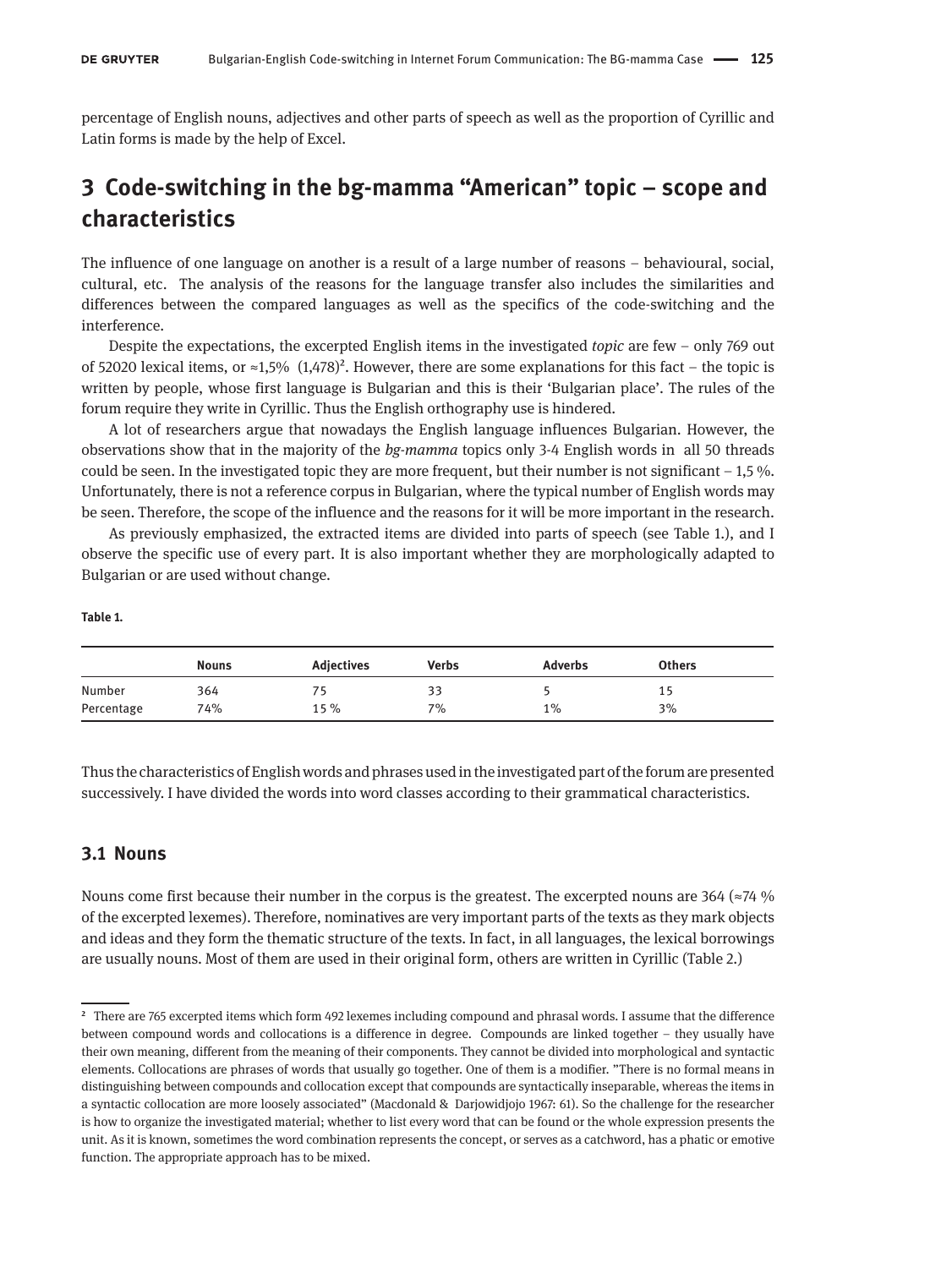**Table 2.** Use of English nouns in Cyrillic or Latin

| Alphabet | <b>Number</b> | Percentage |
|----------|---------------|------------|
| Cyrillic | 284           | 78%        |
| Latin    | 80            | 22%        |

When people live in a certain country, they usually 'catch' the vocabulary of the environment. I assume that they will use more English nominatives than verbs because they read or listen to and use these words all the time. If someone is expecting a baby in the USA, they will know that *'the bassinet'* is '*the bassinet'*, and will use this word instead of its Bulgarian correspondence ('бебешка люлка'). In addition, objects are the first words we learn in our language learning process. It does not matter if we learn our mother tongue or second, third, etc. language.

There is another important reason for the noun borrowing. When talking about the transfer from English to Bulgarian, the easiest words to be borrowed from a grammatical point of view are nouns. They do not need a grammatical transformation in many cases. They receive their gender according to the Bulgarian grammatical rules.

When Bulgarian people use English nouns in a native milieu, they form plural and definite forms using active language models. Most of the expressions in the corpus are likewise grammatically adapted to Bulgarian. In the investigated corpus all uses of noun definite forms (54 examples) are formed with the help of a Bulgarian definite article. In Bulgarian this article is a morpheme at the end of the word – *'*баунсър-а*'* (DEF), *'*евалюейшън-а*'* (DEF), etc. When the plural forms are used, they are more often with English inflections – *'carbs'*, *'colard greens'*, *'*карс*'[cars]*, etc. (37 times). Bulgarian plural noun forms are used 20 times (see Table 3.). All uses of Bulgarian definite or plural forms are written in Cyrillic. English endings for plural are used both in Cyrillic and Latin examples.

**Table 3.** Plural inflections of English nouns – number and percentage

| <b>Bulgarian Plural Inflections</b> | 20 | 35% |
|-------------------------------------|----|-----|
| <b>English Plural Inflections</b>   | 37 | 65% |

#### **A. Proper nouns**

The code-switching process in the corpus includes the use of English proper nouns as well as common nouns. 70 of them are proper nouns; others are common nouns. Proper nouns are more frequently trade names or names of cities and states – *нетфликс [Netflix],* Хоум Дипо *[Home Depot], OfficeMax, Celebration, FL, Tums,* робийз *(Robeez), NY, Kali [Cali],* Бритакса *[Britax], CPS,* Хутърс *[Hooters],* Блакбъри *[Blackberry],*  Нейчърпедик *[Naturepedic], National Association of Credential Evaluation Services (NACES),* РВта*, etc.* Some of the proper nouns used are in their original orthography (36 items), others are used in Cyrillic (34), i.e., in the second group, the process of adaptation is advanced.

It is unnatural that the name of companies or shops is written in Cyrillic. However, because the forum recommends Cyrillic use and the change of the alphabet is inconvenient, one may see such examples.

Some of these names are written with small letters – *'*нетфликс*'[Netflix], '*стар уорс*'[Star Wars]*, *'*тмобиле*' [TMobile],* etc. – which is incorrect both in English and Bulgarian. Some of them are unconventionally transliterated into Bulgarian – *'*Блакбери*' (instead of '*Блекбъри*' [Blackberry])*; *'*Кико*' (instead of '*Чико*' [Chicco])*, etc.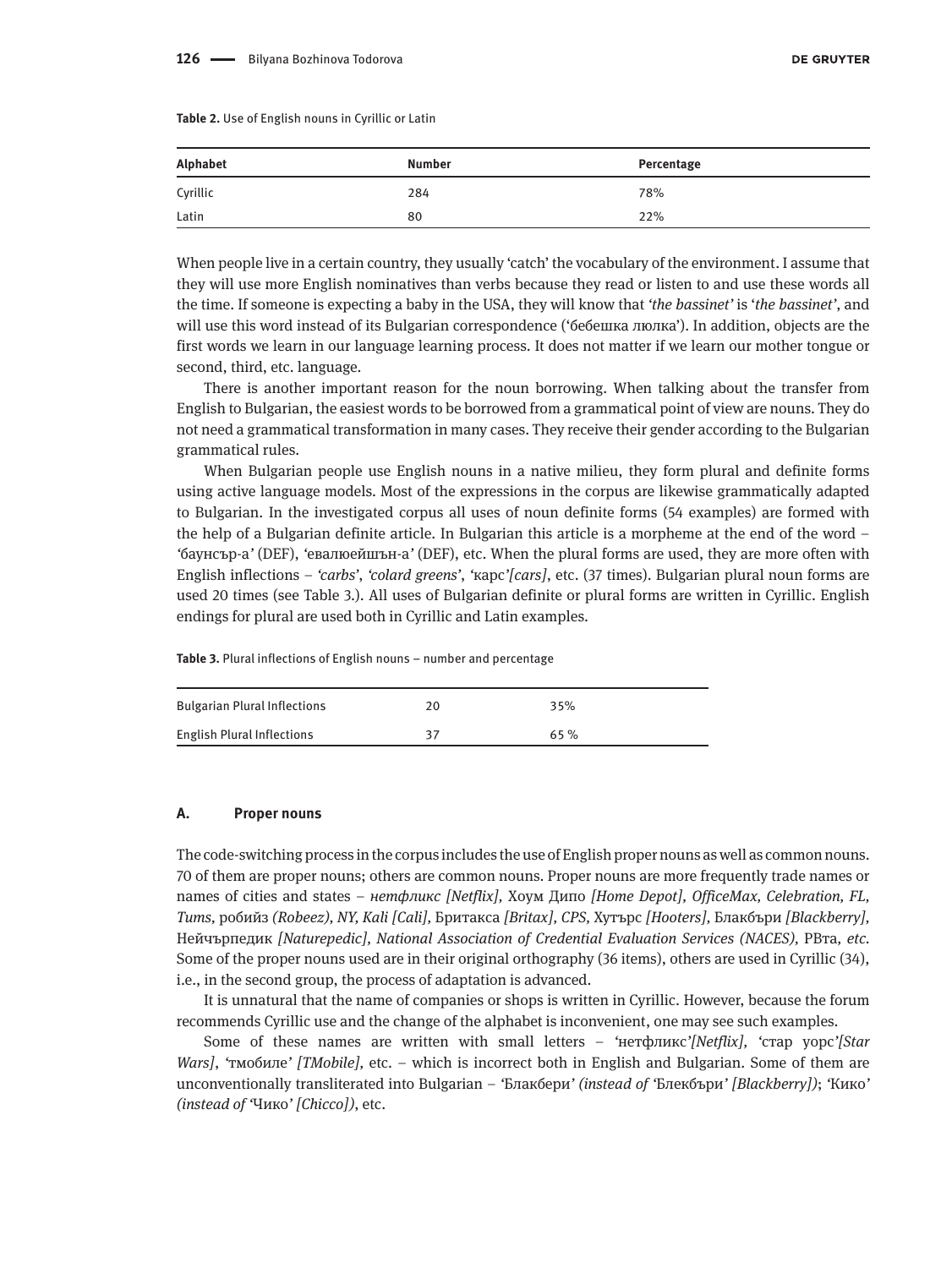(1) 

| a) Ceza                                                                 | видях.     | чe                                  | си писала  |                    |       | за    | Нейчърпедик.       |  |  |
|-------------------------------------------------------------------------|------------|-------------------------------------|------------|--------------------|-------|-------|--------------------|--|--|
| <b>Now</b>                                                              | saw.1SG    | that                                |            | have.written.2SG.F |       | about | Naturepedic.       |  |  |
| 'I saw now that you have written about <b>Naturepedic.'</b>             |            |                                     |            |                    |       |       |                    |  |  |
| b) като                                                                 | дойде      | $\epsilon$                          | <b>YCA</b> | на 5               | cod   | 20    | водех              |  |  |
| редовно                                                                 | $\epsilon$ | $X$ <i>vm</i> $\mathbf{p}$ <i>c</i> |            |                    |       |       |                    |  |  |
| when                                                                    | came.3 SG  | in                                  | <b>USA</b> | at 5               | vears | him   | was.conducting.1SG |  |  |
| regularly                                                               | in         | Hooters                             |            |                    |       |       |                    |  |  |
| 'when he came to the USA when he was 5 I regularly took him to Hooters' |            |                                     |            |                    |       |       |                    |  |  |

#### **B. Common nouns**

It is interesting that almost 14 percent or 41 common nouns are written with the help of the Latin alphabet (i.e. in English). These are cases of digraphia – in the first example *brahok chegn chram* is in the Latin alphabet, the other words are in Cyrillic.

Although borrowings are not very frequent and digraphia is not preferred in the posts above, one could see some examples of bilingualism – the same author uses Bulgarian and English words in their post*: '*инсект върджинс*' [insect virgins], '*галона камбуча*' [gallons combucha], '*билиона петс*' [billion pets], '*скуоби култури*' [scoby cultures]* are noun phrases taken from English. Almost every post contains 'mixed' sentences. In some cases, there is only one noun that comes from English:

(2) 

| а) $\pi$ ълго     |              | време                                   |     | спеше                                                                 |                  |                        | баунсъра.    |
|-------------------|--------------|-----------------------------------------|-----|-----------------------------------------------------------------------|------------------|------------------------|--------------|
| Long              |              | time                                    |     |                                                                       | was.sleeping.3SG |                        | bouncer.DEF. |
|                   |              |                                         |     | 'He has slept in <b>the bouncer</b> for a long time.'                 |                  |                        |              |
| b) ceza<br>въобше | $\mathbf{1}$ | бедрум под                              |     | 1000\$                                                                | не се намира     |                        |              |
| now<br>at all     |              | bedroom                                 |     | under                                                                 | 1000\$           | not.find.3SG.REFL.PASS |              |
|                   |              |                                         |     | 'now there is not one <b>bedroom</b> out there for less than \$1,000' |                  |                        |              |
| c) $3a$           | доктори      |                                         | u   | иншурънси                                                             |                  | става                  | въпрос.      |
| For               | doctors      |                                         | and | insurance.PL                                                          |                  | become.3SG             | question     |
|                   |              | 'I mean doctors and <b>insurances.'</b> |     |                                                                       |                  |                        |              |

An interesting phenomenon is the fact that some of the excerpted nouns are used in Bulgarian but with a different meaning. The "extending" of lexical meaning is not something unexpected, and the process depends on its relevance (Diez-Arroyo 2016: 616). In the following example, the word 'основа' instead of 'база' will be used by Bulgarians who are not influenced by English.

| (3) Столче               | за  | кола | база        |
|--------------------------|-----|------|-------------|
| seat                     | for | car  | base.F.SING |
| 'car seat+ <b>base</b> ' |     |      |             |

**<sup>3</sup>** The examples are used in their original spelling.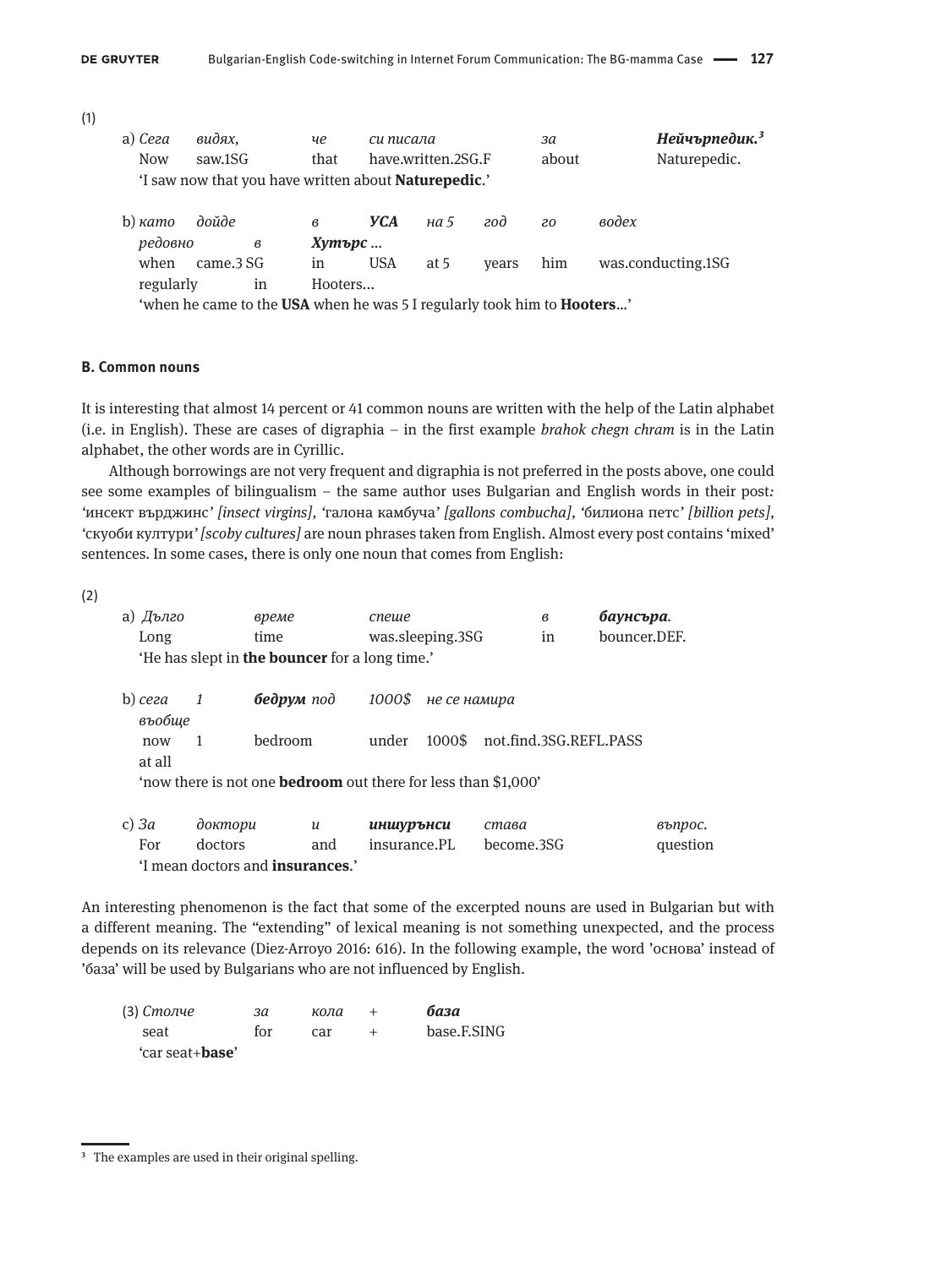Sometimes the use is figurative or an idiomatic one:

|   | ٠  |  |
|---|----|--|
|   |    |  |
|   | ٠  |  |
| × | ۰. |  |

| а) Ставаме                                              |                                                               | пасивни     |    | peyenmopu      | на           | грижи, |     |  |  |  |  |
|---------------------------------------------------------|---------------------------------------------------------------|-------------|----|----------------|--------------|--------|-----|--|--|--|--|
| спасяване,                                              | съвети                                                        |             |    |                |              |        |     |  |  |  |  |
| Become.1PL                                              |                                                               | passive     |    | receptor. M.Pl | οf           | care,  |     |  |  |  |  |
| saving.                                                 | advices                                                       |             |    |                |              |        |     |  |  |  |  |
|                                                         | 'We become passive <b>receptors</b> of care, saving, advice.' |             |    |                |              |        |     |  |  |  |  |
| b) $u$ ма                                               | други                                                         | авенюта     | за | изява          | cnoped       |        | мен |  |  |  |  |
| there.are                                               | others                                                        | avenue.N.PL | of | expression     | according to |        | me. |  |  |  |  |
| 'I think there are other <b>avenues</b> of expression." |                                                               |             |    |                |              |        |     |  |  |  |  |

Some of the excerpted nouns are loanwords in English as well  $-$  i.e. English is a mediator between the language of origin and Bulgarian. English is a language that borrows foreign words without oppression. For example, 'камбуча*' (kombucha), '*алфредо сос*' (alfredo sauce), 'brahok chegn chram'* clearly are not originally "English" words. Because they come in the corpus from English, I have included them in my investigation (see López-Morales 1987: 303; Balteiro 2011: 27).

| $(5)$ 3a                                                                          | обяд  | нu             | гостиха       |       | ястие, | носешо    | звучното    |  |  |  |
|-----------------------------------------------------------------------------------|-------|----------------|---------------|-------|--------|-----------|-------------|--|--|--|
| название                                                                          |       |                | <b>brahok</b> | chegn |        | chram.    |             |  |  |  |
| For                                                                               | lunch | $\overline{u}$ | feasted.3PL   | with  | dish   | bearing.N | the pompous |  |  |  |
|                                                                                   |       |                |               |       |        |           |             |  |  |  |
| name                                                                              |       | <b>brahok</b>  | chegn         |       | chram. |           |             |  |  |  |
| 'For lunch, they gave us a dish with the pompous name <b>brahok chegn chram.'</b> |       |                |               |       |        |           |             |  |  |  |

As already mentioned, nouns are not very often used alone. For as much as they tend to describe concepts, they are often described by word combinations. In some cases, the result is a compound noun, in others – a collocation, noun phrase (NP). The boundary between them is not clear enough – it is claimed to be a semantic one – if the word combination has its own meaning and represents a new concept, it is a compound. Nouns are usually extended by another noun (as above), or an adjective. Sometimes the whole noun phrase is used – Noun + Noun (6 a., b., c., d.) or Adj. + Noun (7):

| а) Киндергартен четат<br>Kindergarten<br>'Kindergarten read <b>chapter books</b> in our district.'                                                            | read.3PL                                               |                          | чаптър<br>chapter       |                             | букс<br><b>books</b> | $\epsilon$<br>in   | нашият<br>our.DEF | дистрикт.<br>district. |
|---------------------------------------------------------------------------------------------------------------------------------------------------------------|--------------------------------------------------------|--------------------------|-------------------------|-----------------------------|----------------------|--------------------|-------------------|------------------------|
| b) Днес<br>най после<br>at.last<br>Today<br>'At last today the bus pass has arrived.'                                                                         |                                                        | нu<br><b>us</b>          | пристигна<br>arrive.3SG |                             | бъс<br>bus           | naca<br>pass.DEF   |                   |                        |
| c) $B$<br>койл<br>$\mathcal{C}$<br>In<br>jam<br>with<br>coil<br>'I want to live in a jam like NY even with a <b>coil stove</b> and a <b>popcorn</b> ceiling'. | тъпканица<br>$\boldsymbol{cmo}\boldsymbol{6}$<br>stove | като<br>u<br>like<br>and | ΗЙ<br>попкорн<br>NY.    | ми<br>me<br>popcorn ceiling | се живее,<br>таван   | live.3SG.REFL.PASS |                   | ако ще и<br>even       |
| d) <i>Имаше</i><br>There.was                                                                                                                                  | $\mathfrak u$<br>and                                   | кемп<br>camp             | ерия.<br>area.          |                             |                      |                    |                   |                        |

'There was a **camp area** as well.'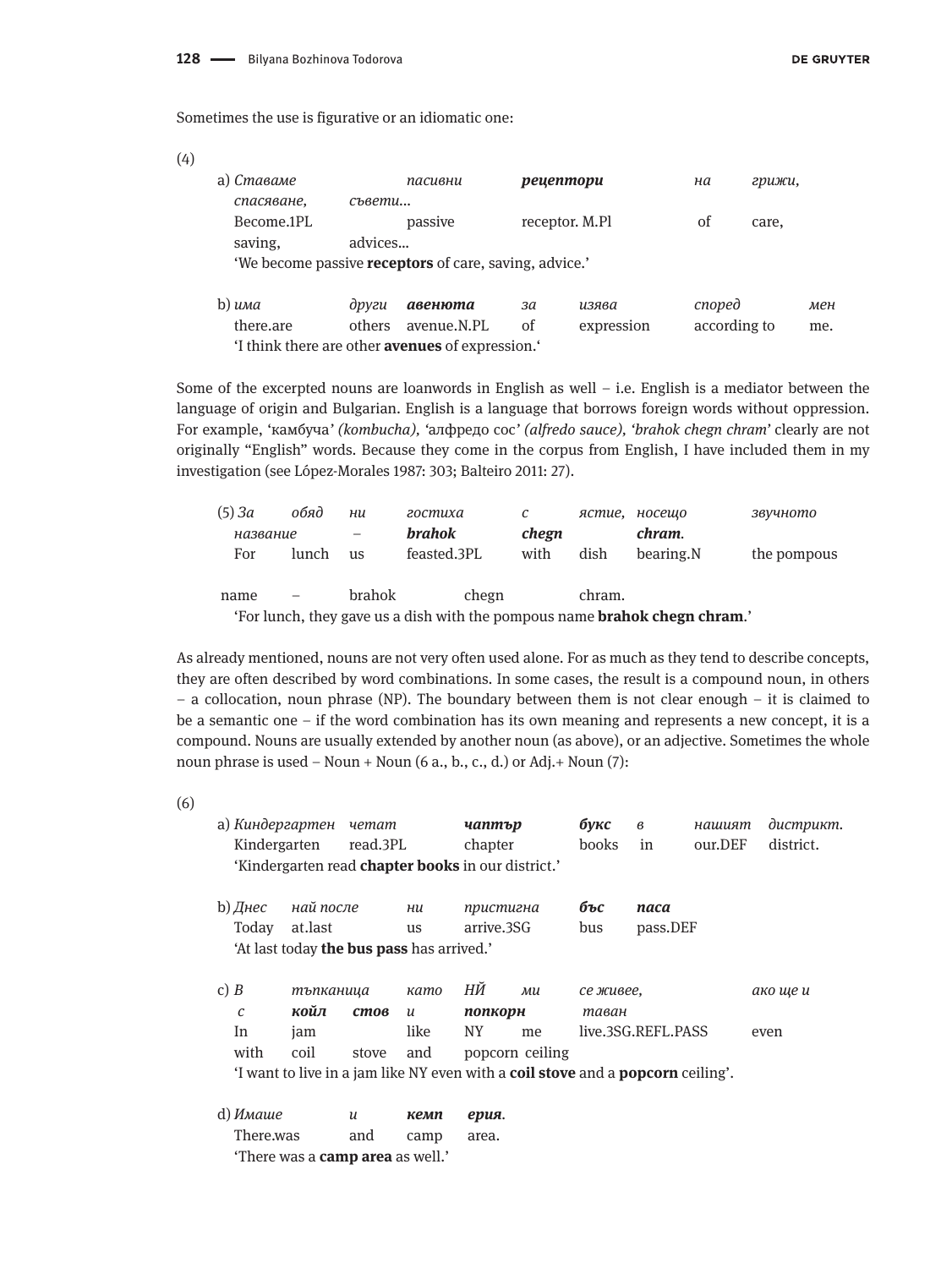| 7) |                      |               |          |      |                                                          |              |                |                  |                                                                                                    |
|----|----------------------|---------------|----------|------|----------------------------------------------------------|--------------|----------------|------------------|----------------------------------------------------------------------------------------------------|
|    | а) $M\pi u$          | като          |          |      | the heart-healthy cereal $-$                             |              | рекламен       |                  | трик.                                                                                              |
|    | $^{\circ}$ Or        | as            |          |      | the heart-healthy cereal -                               |              | publicity      |                  | trick.'                                                                                            |
|    | b) <b>мидъл скул</b> |               | един     | ден  | няма                                                     | $\partial a$ | толкова        |                  | стресиращ.                                                                                         |
|    |                      | middle school | one      | dav  | won't                                                    | to           | S <sub>O</sub> |                  | stressful.                                                                                         |
|    |                      |               |          |      | 'the <b>middle school</b> won't be so stressful one day' |              |                |                  |                                                                                                    |
|    | с) всичките          |               | ми       | деца |                                                          |              | са се радвали  | $\boldsymbol{u}$ | предпочитали                                                                                       |
|    | учители              |               | мъже     |      | $\epsilon$                                               |              | елементари     |                  | скула'.                                                                                            |
|    | All                  | my            | children |      | have.enjoved                                             |              |                | and              | preferred                                                                                          |
|    | teacher.PL           |               | male.PL  |      | in                                                       | elementary   |                |                  | school.Def.                                                                                        |
|    |                      |               |          |      |                                                          |              |                |                  | (All of my children have oniqued and preferred having male teachers in the <b>elementary schoo</b> |

'All of my children have enjoyed and preferred having male teachers in the **elementary school**.'

The examples above (7 a., b., c.) show the tendency of noun phrases with attributes without suffixes to be used. As it is known, nouns are often modified by other nouns or adjectives. A noun in the position of a modifier in postposition is an active model in Bulgarian. However, it has not been very popular until recently. These days, because of English, one can see a great number of new combinations, though the modifier appears in the pre-position. Sometimes the whole phrase is from English, in others – only the modifier (*'*Макларън количката*' [Maclaren stroller], '*неорганик матрачета*' [non-organic mattresses*]). It is problematic when they are made of more than one word, or they are compound words or nominative phrases as it is also not clear where the boundary between lexicology and grammar stands. The language system is interconnected, and the change in vocabulary may affect the grammar as well.

(8)

| А) <b>Макларън</b><br>количката |                                                                                              | ползвах          |                      |                    |        |  |
|---------------------------------|----------------------------------------------------------------------------------------------|------------------|----------------------|--------------------|--------|--|
| Maclaren                        | stroller.DEF                                                                                 | $11$ sed. $1$ SG |                      |                    |        |  |
|                                 | 'I used a <b>Maclaren stroller'</b>                                                          |                  |                      |                    |        |  |
| b) $3a$<br>обяд                 | пращаме                                                                                      | opus/opus        | $^{+}$               | киноа/грах/кус-кус | $^{+}$ |  |
| кисело мляко                    | $^{+}$                                                                                       | плод<br>$^{+}$   | зеленчук             | $^{+}$             | стринг |  |
| чийз.                           |                                                                                              |                  |                      |                    |        |  |
| For<br>lunch                    | send.1PL                                                                                     | $rice/rice +$    | quinoa/peas/couscous |                    | $^{+}$ |  |
| yougurt                         | $+$                                                                                          | fruit<br>$+$     | vegetable            | $^{+}$             | string |  |
| cheese.                         |                                                                                              |                  |                      |                    |        |  |
|                                 | 'For lunch we send rice/rice +quinoa/ peas/couscous+ yougurt+fruit+vegetable+string cheese.' |                  |                      |                    |        |  |

| с) процентно    | продажбите  | на | неорганик   | матрачета   | ca  |
|-----------------|-------------|----|-------------|-------------|-----|
| повече          |             |    |             |             |     |
| percentaged.ADV | sale.PL.DEF | οf | non-organic | mattress.PL | are |
| more            |             |    |             |             |     |
|                 |             |    |             |             |     |

'the percentage of **non-organic mattress** sales is higher'

As it is known, the close relationship between nouns and adjectives was noticed a long time ago. Alfieri (2015) states that in the Greek-Latin parts of speech theory the difference between adjectives and nouns is not significant. According to Dionysius Thrax's Τέχνη γραμματική

 "[t]he noun is divided into three types: 1) ὄνομα κύριον 'proper noun', which refers to the individual substance (τὸ τὴν ἰδίαν οὐσίαν σημαῖνον); 2) ὄνομα κοινόν or προσηγορικόν 'common noun', which refers to the common substance (τὸ τὴν κοινὴν οὐσίαν σημαῖνον); and 3) the epithet as the third εἶδοs 'type' (Tekh. 12)" (Alfieri 2015: 363).

 $\overline{C}$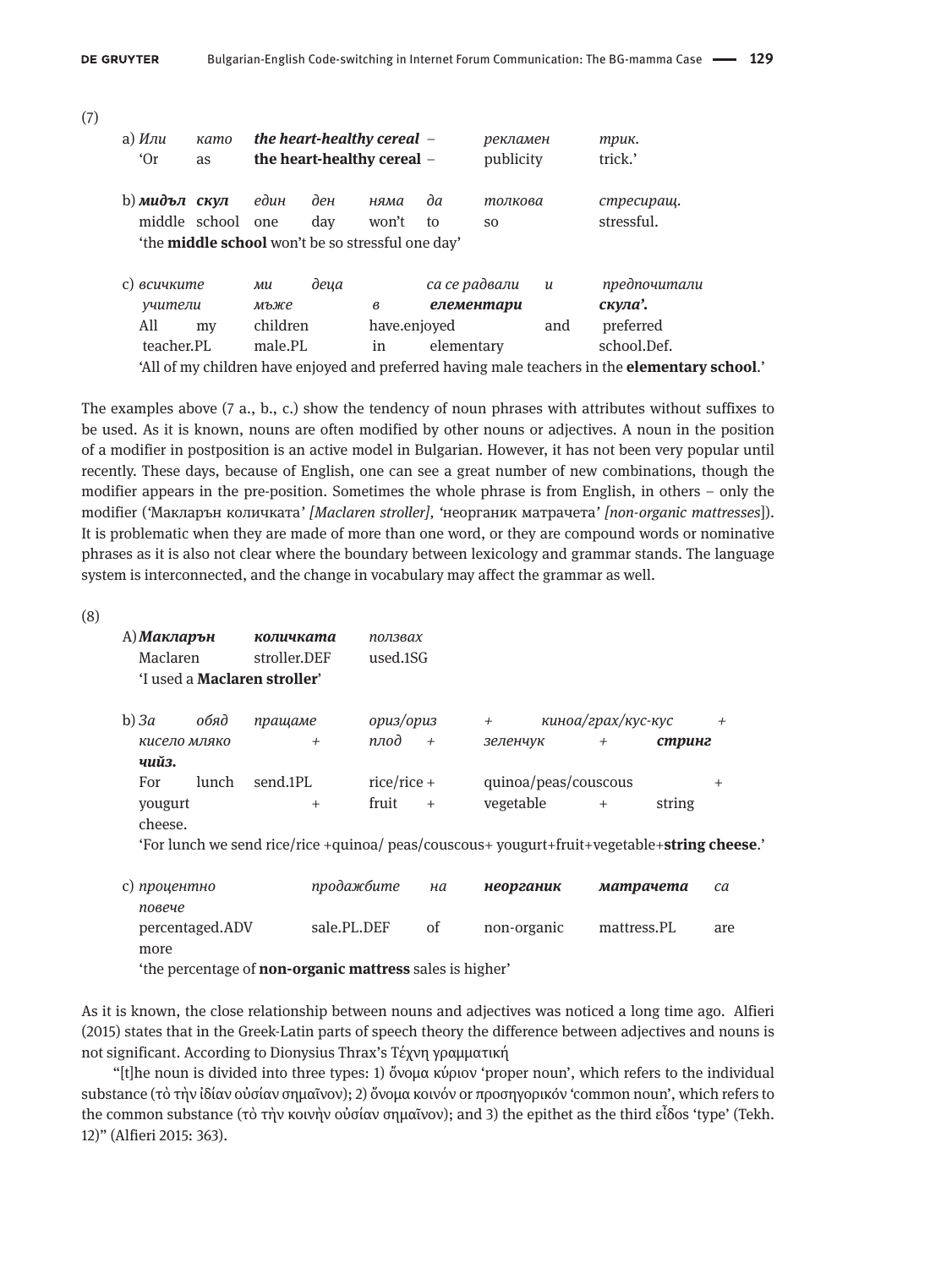To sum up, the partial substitution of the adjectives with the nouns in Bulgarian is an important but not unpredictable phenomenon having in mind the closeness between nouns and adjectives, the existence of such a construction in Bulgarian, as well as the worldwide spread of English.

## **3.2 Adjectives**

75 adjectives are excerpted from the corpora. More of them are modifiers of nouns, and some of them are a part of compounds. Some of them are a part of NP (10 a, b, c), others are a part of the predicate or VP (10 d, e). Some of them are grammatically adapted to Bulgarian; others are used in their original form.

| (9) |                                                                                    |                |                                                          |                  |                   |                |           |                  |             |                 |               |
|-----|------------------------------------------------------------------------------------|----------------|----------------------------------------------------------|------------------|-------------------|----------------|-----------|------------------|-------------|-----------------|---------------|
|     | a) $\partial a$ <i>nu</i>                                                          |                | He                                                       | $\boldsymbol{e}$ | някаква           |                | форма на  |                  | sensory     |                 | <i>issue.</i> |
|     | whether                                                                            |                | not                                                      | is               | some.F            |                | form      |                  | of          | sensory issue.  |               |
|     |                                                                                    |                | 'If it is a form of a <b>sensory</b> issue'              |                  |                   |                |           |                  |             |                 |               |
|     | b) която днес                                                                      |                | видях                                                    |                  | Ha                | "уелкъм        |           | дей"             |             |                 |               |
|     | who                                                                                | today          | saw.1 SG                                                 |                  | in                | "welcome       |           | day"             |             |                 |               |
|     |                                                                                    |                | 'whom I saw today during the "welcome day"               |                  |                   |                |           |                  |             |                 |               |
|     | с) някои<br>пики                                                                   | om<br>деца     | <i>eac</i>                                               |                  | се бяха оплаквали |                | неотдавна |                  | om          | неядящи/много   |               |
|     | some<br>picky                                                                      | οf<br>children | vou                                                      |                  | had.complained    |                | recently  |                  | from        | non-eating/very |               |
|     | 'some of you have complained about non-eating/ too <b>picky</b> children recently' |                |                                                          |                  |                   |                |           |                  |             |                 |               |
|     | $d)$ He<br>selfish                                                                 | знам,          |                                                          | a <sub>3</sub>   | СЪМ               | обявена,       |           | чe               | СЪМ         | много           |               |
|     | <b>Not</b><br>selfish                                                              | know.1SG       |                                                          | I                | am                | declared.1SG.F |           | that             | am.1SG very |                 |               |
|     |                                                                                    |                | 'I don't know; it is said that I'm too <b>selfish</b> '  |                  |                   |                |           |                  |             |                 |               |
|     | е) цяла                                                                            | ишиа           | на                                                       | показ            |                   | 3a             | мен       | $\boldsymbol{e}$ | tacky.      |                 |               |
|     | whole                                                                              | teat           | on                                                       | display          |                   | for            | me        | is               | tacky.      |                 |               |
|     |                                                                                    |                | 'the whole breast to be visible is <b>tacky</b> for me.' |                  |                   |                |           |                  |             |                 |               |
|     |                                                                                    |                |                                                          |                  |                   |                |           |                  |             |                 |               |

Gender and number are inflectional features of Bulgarian adjectives that mark agreement with nouns. Therefore, English and Bulgarian adjectives are grammatically different. It is demonstrated in example d. – the participle 'обявена' is in its feminine form. However, the English word 'selfish' is gender-neutral. When English adjectives appear in Bulgarian texts morphologically adapted they sound natural. However, only 14 adjectives in the corpus (19%) have Bulgarian suffixes and inflexions at the end of the word (евалю-иран-а F 'evaluated'; джетлаг*-*нат-и PL 'jet-lagged', сензитив*-ен* 'sensitive', etc.). Others appear unchanged and in Bulgarian texts, they become grammatically close to adverbs or nouns.

62 out of 75 adjectives, or 83% are written in Cyrillic, and 13 out of 75 or 17% are in Latin (Table 4.). All Cyrillic forms are transcribed, which prove their persistence in the users' speech. None of the forms are transliterated.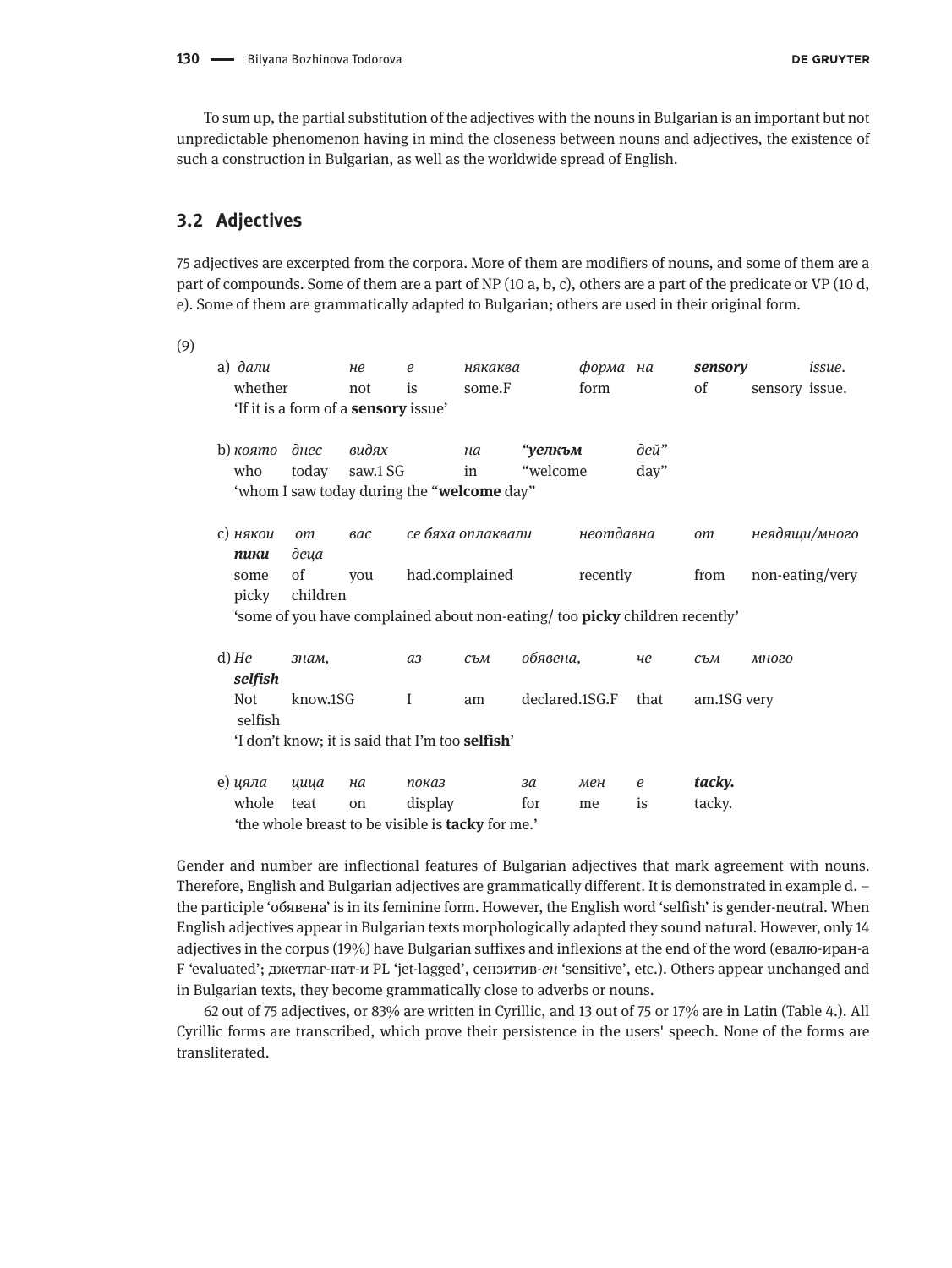**Table 4.** Use of English Adjectives in Cyrillic or Latin

| Alphabet<br>$\overline{\phantom{a}}$ | <b>Number</b> | Percentage |
|--------------------------------------|---------------|------------|
| Cyrillic                             | 62            | 83%        |
| Latin                                | 13            | 17%        |

## **3.3 Verbs**

The verb in Bulgarian includes the full paradigm of person and number (in some cases – when participles are used in the verb forms, the category of gender is activated as well). The other verb categories expressed morphologically are aspect, tense, voice, and mood. There are also a great number of perfect-like forms expressing evidentiality, mirativity, etc.

In English, one and the same word may function as a noun or as a verb, and the context is determinative for proper reception. In Bulgarian, the forms of verbs and nouns are completely different because of dissimilar inflexions. This is why it is difficult to use English verbs in Bulgarian speech without adaptation.

This might be the reason why there are few English verbs in the corpora. The extracted forms are 33. 27 of them (or 82%) are morphologically adapted to Bulgarian. As one may suppose, most of them are in their most neutral form – Imperfective aspect, 3rd conjugation (10 a., c.), Indicative, Present tense.

(10)

| a) $3a$ $\partial a$<br>to | нe<br>not<br>'in order not to <b>hurt</b> them'            | ги<br>them | хъртва<br>hurt.3SG.JPFV.PRS  |       |                   |          |             |
|----------------------------|------------------------------------------------------------|------------|------------------------------|-------|-------------------|----------|-------------|
| b) $\partial a$<br>to      | нe<br>not<br>'let's not spam here'                         | спамим     | тук<br>spam.1PL.IPFV.PRS     | there |                   |          |             |
| с) Пействам                | Paste.1SG.IPFV.PRS<br>'I paste the Feya's original recipe' |            | оригиналната<br>original.DEF |       | рецепта<br>recipe | HA<br>of | Фея<br>Feva |

Some verbs are used grammatically unchanged. In all these cases the whole phrase is English (only one of them is in the Latin alphabet):

(11)

| а) Зашото<br>'Because       |             | <b>Wonder Pets</b><br>Wonder Pets |                     | always       | винаги celebrate with some celery.<br><b>celebrate</b> with some celery' |                          |
|-----------------------------|-------------|-----------------------------------|---------------------|--------------|--------------------------------------------------------------------------|--------------------------|
| хормони<br>b)<br>'Hormones, |             | ай                                | œ<br>2ecc<br>guess' |              |                                                                          |                          |
| с) Маймун,<br>'Maimun,      |             | персистънс<br>persistence         |                     | пейс<br>pays | $\bullet$<br>офф                                                         | евентюали<br>eventually' |
| $d)$ <i>IO</i><br>'You      | HOV<br>know | ДЪ<br>the                         | дрил.<br>drill.'    |              |                                                                          |                          |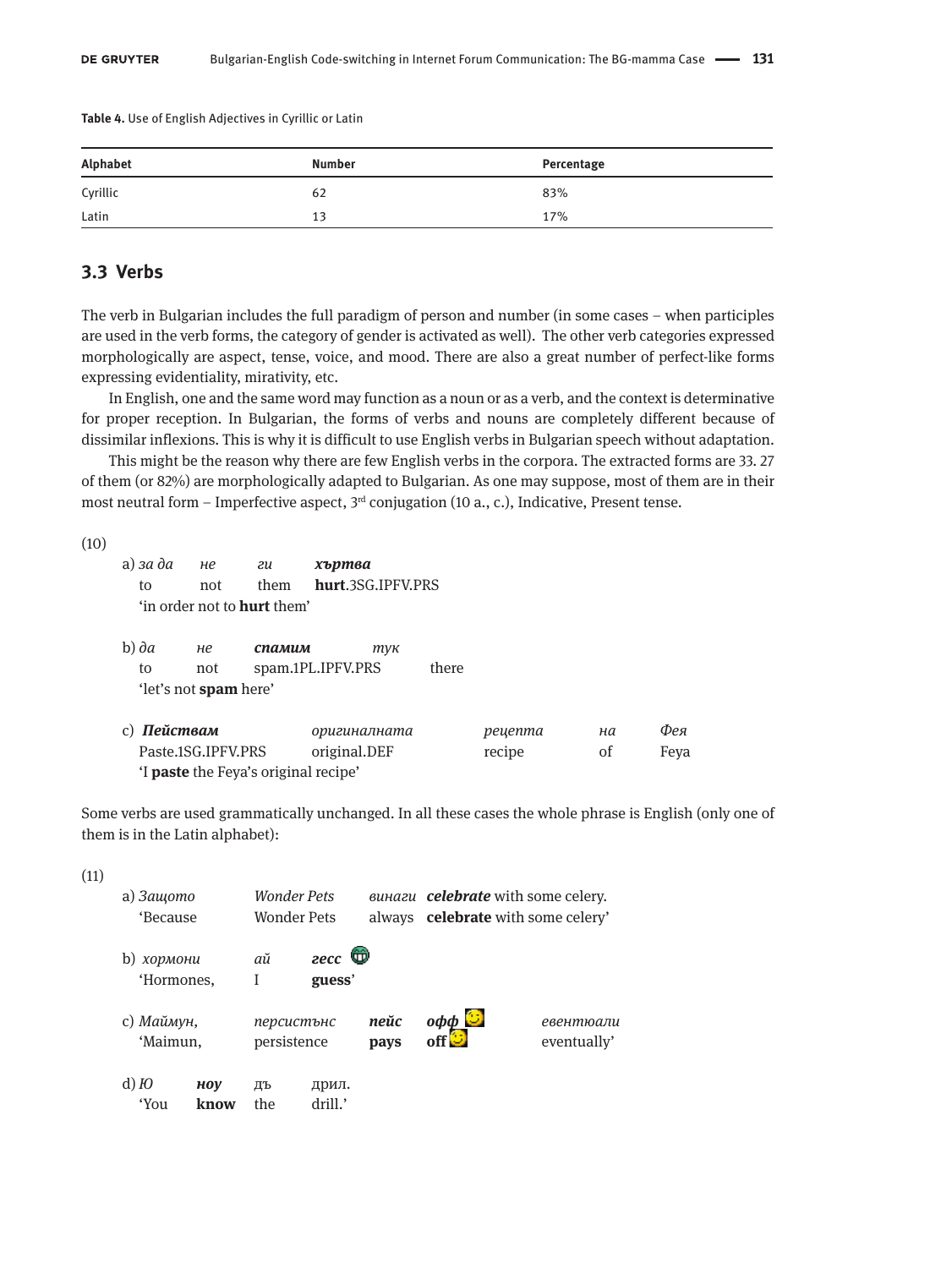|          | e) $Ma$     | честно в     |                        | повече ми                |  |       | идва  |                                                                                                              |                          |  |
|----------|-------------|--------------|------------------------|--------------------------|--|-------|-------|--------------------------------------------------------------------------------------------------------------|--------------------------|--|
|          | масовото    |              | възмущение, особено от |                          |  |       | други | майки                                                                                                        | $\overline{\phantom{0}}$ |  |
|          | <b>06ЪD</b> | um!          |                        |                          |  |       |       |                                                                                                              |                          |  |
|          | But         | frankly in   |                        | much                     |  | to.me |       | come.3SG.IPFV.PRS                                                                                            |                          |  |
| mass.DEF |             | indignation, |                        | especially from other.PL |  |       |       | mothers –                                                                                                    |                          |  |
|          | over        | it!          |                        |                          |  |       |       |                                                                                                              |                          |  |
|          |             |              |                        |                          |  |       |       | (Face 1.1., Although to 11 . Here there are the Council of the Council of Lines of Lines and Lines and Lines |                          |  |

'Frankly, this mass indignation is too much for me, especially from other mothers – **get over** it!'

To conclude, the English verbs in the investigated corpus are not numerous. In most cases, they are inflected like Bulgarian verbs. The used suffixes and inflexions are in concordance with the tendency of the newlyformed verbs in Bulgarian to be of 3rd Conjugation, Imperfective aspect. These verbs sometimes build a Perfective form of 1<sup>st</sup> Conjugation.

Some verbs present actions connected to the computer communication and they are widely used by Bulgarians in their native milieu as well (especially younger generations), i.e. "пействам", "спамя", "хъртвам". Others are used accidentally for various reasons – because the verb is a part of a longer expression, because the combination sounds better to the user or because this is the word that comes to their mind first.

## **3.4 Other parts of speech**

The adverbs in the corpus are very few – only five: *авъридж (average), precisely, ълонг (along), eвър (ever), евентюали (eventually).* All of them except for '*precisely'* are in Cyrillic and transcribed.

At the end, I would like to mention that there are some other expressions from English. They are formed as inseparable phrases or sentences, and they express emotions or attitude. They are borrowed as ready-made clichés. Some of these phrases and abbreviations are very popular in all types of informal Internet communication: *'WTF!?!?'; 'Not!', 'тнкс' (thanks), WOW (of all nights!); 'Со уот!'(So what!); 'хепи фрайдей, лейдис!' (Happy Friday, ladies).*

To sum up, the excerpted language uses represent the process of the interrelation between Bulgarian and English in Bulgarian speech of people who live in the USA. While several words and expressions could not be found in the speech of Bulgarian people living in Bulgaria, the investigated examples conform to the general process of active adoption of English words in the contemporary Bulgarian language, especially in the fields of computer communication, finance, jurisprudence, etc. Most of the borrowed words are nouns or noun phrases as they are easily adapted to other languages. Moreover, nouns designate things, and in everyday life, they could quickly become a part of some people's vocabulary. At the same time, sometimes English words are used to make the message more interesting and impressive.

## **4 Conclusion**

The contact between languages is one of the reasons for language change. Some phenomena like emigration/ immigration, world globalization, Internet access, etc. 'catalyze' the language interaction and determine the expansion of English all over the world.

Millions of Bulgarians have emigrated since 1990. Some of them have been abroad for a short time. Others stay longer, and they see their future outside Bulgaria. Nevertheless, almost all of them need to communicate in Bulgarian from time to time. It is not surprising that some of the most active blog commentators as well as many forum members live abroad, but they prefer to use their native language on the Internet. However, they use more loanwords because of their everyday contact with other languages. As English words become popular in every language in the world, they enter the vocabulary of more and more people. Therefore, the English language influences other languages because it changes the individual language use of people who are in touch with it.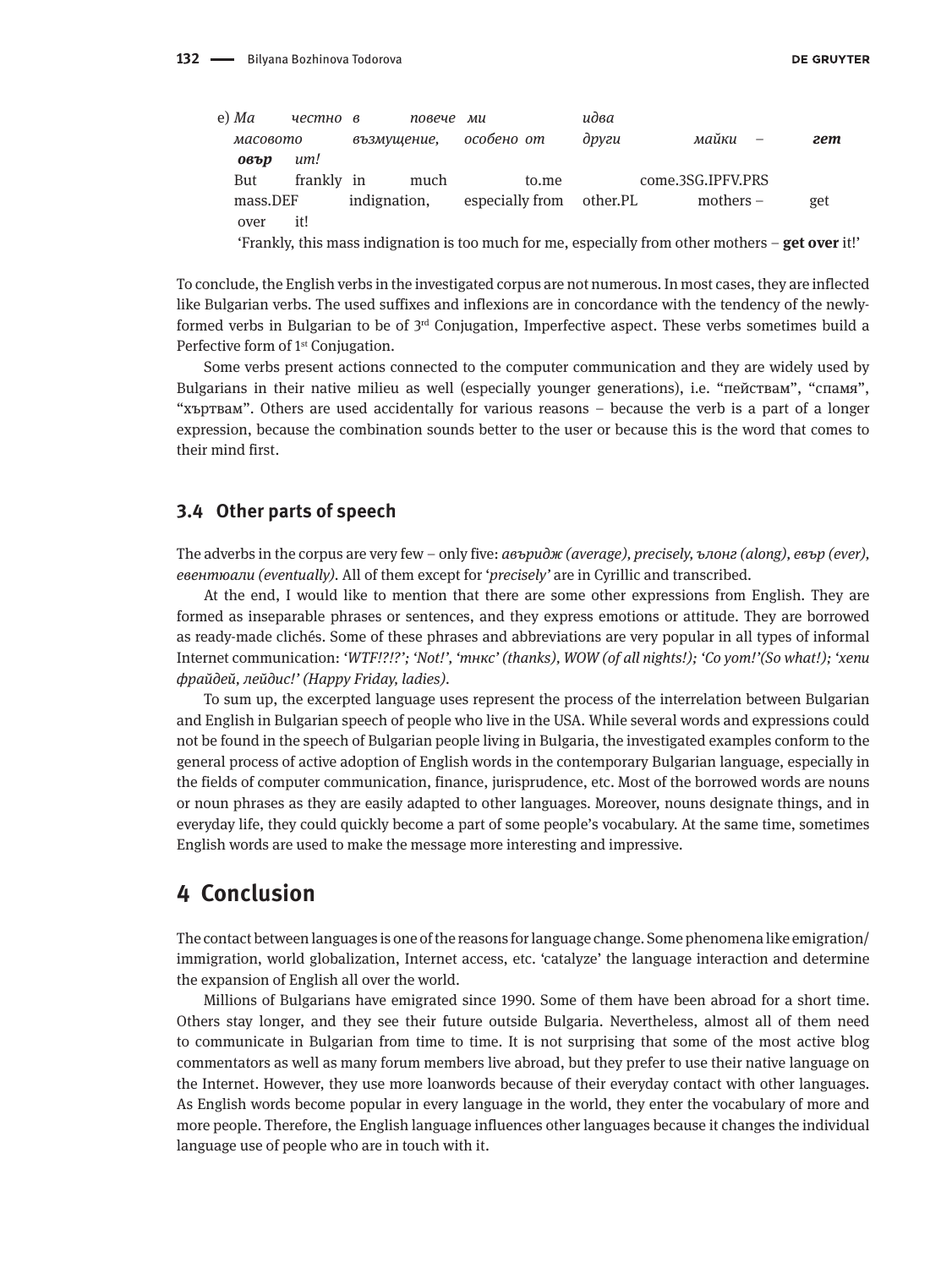All these points could be found in the corpus. There are some examples of orthographical interference as digraphia is observed in several cases. However, since the forum rules require the use of the Cyrillic alphabet, the use of transcribed words from English is more frequent. Some words are used in Bulgarian context for the first time; other excerpted words have already been used in Bulgarian with fractions of their meaning and as a part of a limited number of collocations. Because of the influence of English, other meanings of these words are activated, and one may see different collocations as well as new word combinations.

Since the 1990s a large number of new words in Bulgarian have come from English. The loanwords are usually nouns because of their simple grammatical adaptation. The Bulgarian-English interaction process, however, leads to changes in the noun phrase. Nouns are usually used as modifiers in place of adjectives. This is a significant change – the grammatical system is conservative and difficult to change.

The verbal group is not so noticeably affected. The Bulgarian verbal system is very complicated and English verbs used in Bulgarian context are grammatically adapted. There are some exceptions when people use ready-made constructions such as idioms and phrasal verbs.

In the investigated corpora there are some adverbs, as well as some inseparable expressions such as abbreviations, phatic functioning phrases, etc.

In conclusion, as one might expect, the Bulgarian speech of people who live in the USA is more influenced by English than the speech of Bulgarians in their native milieu. Nevertheless, some of the characteristics mentioned above could be seen in the speech of Bulgarians in Bulgaria too. The interaction between English and Bulgarian changes the vocabulary of Bulgarian, but this is a global phenomenon. The continuing influence of English on Bulgarian is expected to keep the tendency of loaning new words and models from English active for a long time. Therefore, it will be very fruitful to observe the comparison between these results and those from some future investigations.

Abbreviations:

ADJ adjective

ADV adverb

DEF definite

F feminine

IPFV imperfective

- M masculine
- N neuter
- PASS passive
- PFV perfective
- PL plural
- PRS present
- PST past
- REFL reflexive
- SG singular

### **References**

Alfieri, Luca. 2015. The birth of the adjective class as a problem of translation. // *Open Linguistics* 1(1). 361-375. doi: https:// doi.org/10.1515/opli-2015-0007

- Alvarez-Cáccamo, Celso. 1998. From 'switching code' to 'code-switching'. Towards a reconceptualisation of communicative codes. In: Peter Auer (ed.), *Code-Switching in Conversation. Language, interaction, and identity, 29-48. London* / New York: Routledge.
- Berthold, Michael, Francis Mangubhai, Krzysztof Batorowicz. 1997. *Bilingualism & Multiculturalism: Study Book*. Distance Education Centre, University of Southern Queensland: Toowoomba, QLD.
- Balteiro, Isabel. 2011. A reassessment of traditional lexicographical tools in the light of new corpora: sports Anglicisms in Spanish. *International Journal of English Studies* 11 (2). 23-52.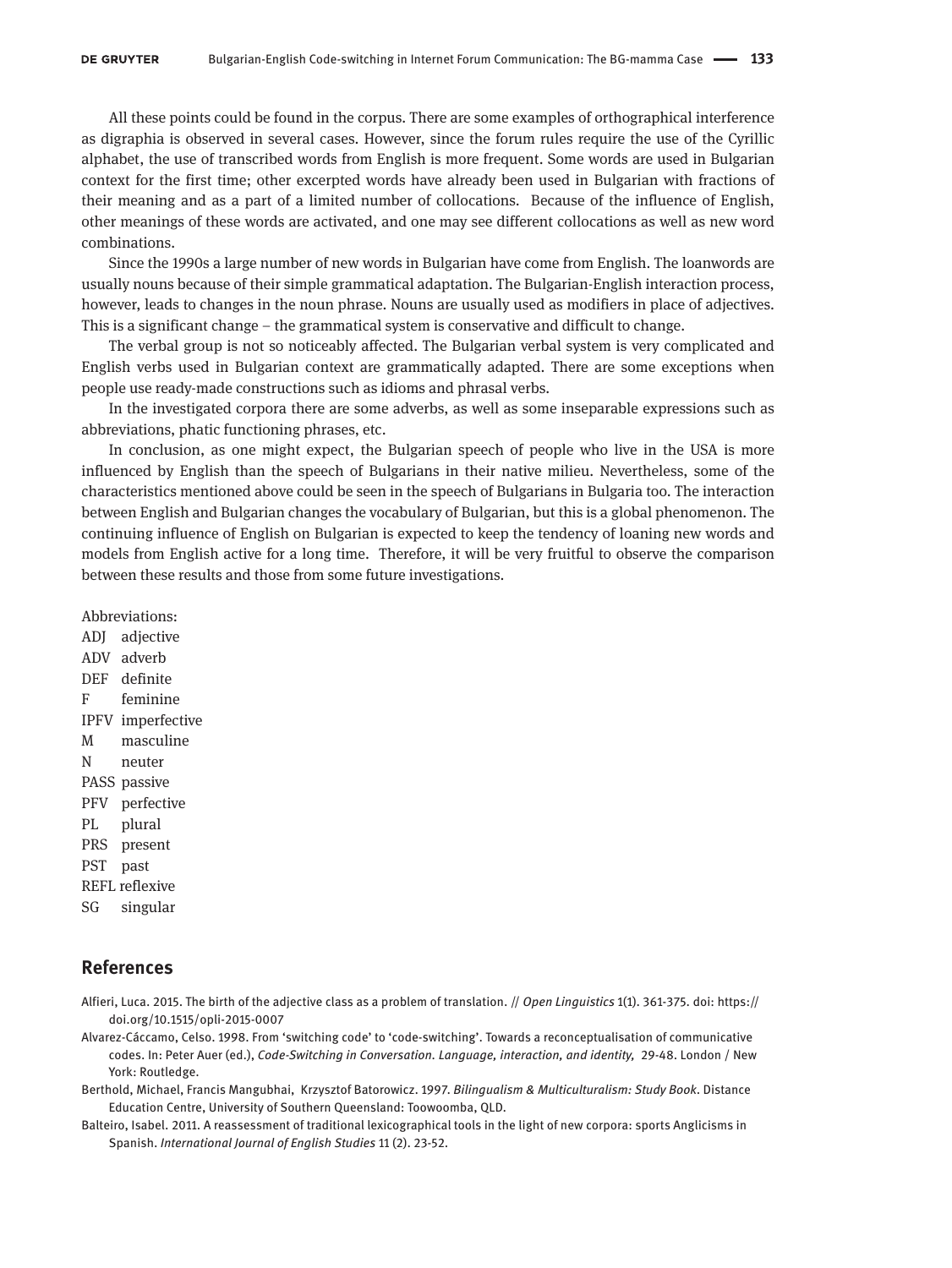- Blagoeva, Diana. 2006. Neologizmite v savremennia bulgarski ezik [Neologisms in Contemporary Bulgarian Language]. *Bulgarian Language and Literature* 6. 16-25.
- Crystal, David. 1987. *The Cambridge encyclopaedia of language*. Cambridge: Cambridge University Press.
- Cumming, Susanna, Tsuyoshi Ono. 1997. Discourse and grammar. In: T. van Dijk (ed.), *Discourse Studies: A Multidisciplinary Introduction,* 112-137. London: Sage.
- Deumert, Ana. 2011. Multilingualism. In: Rajend Mesthrie (ed.), *The Cambridge Handbook of Sociolinguistics,* 261-282, NY: Cambridge University Press.
- Diez-Arroyo, Marisa. 2016. Vagueness: a loanword's good friend. The case of 'print' in Spanish fashion. *Pragmatics* 26 (4). 609-629.
- Grozdanova, Lilyana. 2017. Anglitsizmite i turtsizmite v savremennia bulgarski sleng. [English and Turkish Loanwords in Contemporary Bulgarian Slang]. *Manas. Studies into Asia and Africa* 5, http://manas.bg/bg/issue\_5/english-and-turkishloanwords-conteporary-bulgarian-sleng 07 July 2018.
- Halliday, Michael A. K., Ruqaiya Hasan. 1985. *Language, context, and text: aspects of language in a social-semiotic perspective*. Oxford: Oxford University Press.
- Haugen, Einar. 1956. *Bilingualism in the Americas: A bibliography and research guide*. Montgomery: University of Alabama Press.
- Heredia, Roberto Ramírez, Jeffrey Brown. 2005. Code-switching. In: Philipp Strazny (ed.), *Encyclopedia of Linguistics,* 214-216. Oxon: Fitzroy Dearborn.
- Eastman, Carol. 1992. Codeswitching as an urban language-contact phenomenon. In: Carol M. Eastman (ed.), *Codeswitching,*  1-17. Clevedon, England Philadelphia, Penn. Adelaide: Multilingual Matters.
- Flores, Nelson, Mark Lewis. 2016. From truncated to sociopolitical emergence: A critique of super-diversity in sociolinguistics. *International Journal of the Sociology of Language* 242. 97-124.
- Franceschini, Rita. 1998. The notion of code in linguistics: code-switching in conversation. In: Peter Auer (ed.), *Language, interaction, and identity,* pp*.*51-75. London and NY: Routledge.
- Kocheva, Ana. 2017. *Smeseniyat ezik na vienskite bulgari. [Mixed language of Bulgarians in Vienna*]. Sofia: Prof. M. Drinov Publ. House.
- Krejčová, Elena. 2015. Bulgarskata rech v rechta na bulgarite izvun Bulgaria. [The Bulgarian speech of Bulgarian expatriates]. *Bulgarian Speech* 3. 106-113.
- Lopéz Morales, Humberto. 1987. Anglicismos léxicos en el habla culta de San Juan de Puerto Rico. [Lexical anglicisms in the educated speech of San Juan de Puerto Rico]. *Lingüística Española Actual (LEA)*, IX(2). 285-303.
- Macdonald, Roderick Ross, Soenjono Darjowidjojo. 1967. *A Student's Reference Grammar of Modern Formal Indonesian*. Washington: Georgetown University Press.
- Macha, Jürgen. 1991. *Der flexible Sprecher* [The flexible speaker], Köln: Böhlau.
- Meeuwis, Michael, Jan Blommaert. 1998. Code-switching among Zairians in Belgium. Code-switching in conversation. In: Peter Auer (ed.), *Language, interaction, and identity*, 76-100. London and NY: Routledge.
- Mitsova, Sofiya. 2013. Nyakoi leksikalni i gramaticheski promeni v protsesa na akomodatsia v rechta na bulgari, zhiveeshti v tshuzhbina. [Some lexical and grammatical changes, during the process of speech accommodation, of some Bulgarians, living abroad]. MariaIlieva (ed.), *Proceedings. Problems in Oral Communication* 9(1), 148-155. Veliko Tarnovo: St. Cyril and Methodius Publ. House.
- Pachev, Angel. 2006. *Ezikovite obshtnosti v uslovia na evropeizatsia i globalizatsia*. [Language communities under Europeanization and Globalisation conditions] Sofia: SemaRSH.
- Poplack, Shana, David Sankoff. 1984. Borrowing: The Synchrony of Integration. *Linguistics* 22. 99-135.
- Popova, Diana. 2013. Za upotrebata na angliyski dumi v bulgarskata presa invazia, globalizacia ili pretencia. [On the Use of English Words in the Bulgarian Press – Invasion, Globalization or Pretence]. In: Galya Hristozova, Veselina Vateva, Mariana Lazarova, Mariya Aleksieva, Milen Filipov (eds), *Ethnopsycholinguistic and Sociolinguistic Aspects of the Language of the Media in Bulgaria*, 63-69. Burgas: BSU Publ. House.
- RBE. 2001-2015. Rechnik na Bulgariskia ezik. [Dictionary of Bulgarian language], vol.1-15. Sofia: Prof. Marin Drinov Publishing House, 2001-2015.
- Rossman, Gretchen, Bruce Wilson. 1985. Numbers and words. Combining quantitative and qualitative methods in a single large-scale evaluation study. *Evaluation Review* 9 (5). 627-643.
- Rüdiger, Sofia. 2018. Mixed Feelings: Attitudes towards English loanwords and their use in South Korea. *Open Linguistics* 4. 184–198. DOI: https://doi.org/10.1515/opli-2018-0010
- Sivova-Tsankova, Pavlina. 2006. Sotsiolingvistichni problemi na bulgarskata studentska obshtnost v Germania. [Sociolinguistic problems of Bulgarian student community in Germany]. *Bulgarian Language* 2. 14-20.
- Sotirov, Petar. 2000. *Ezik i zhivot (sotsiolingvistichno opisanie na bulgarite v Ungaria)*. [*Language and Life (Sociolinguistic description of Bulgarians in Hungary*)]. Budapest: BRS.
- Todorova, Bilyana. 2010. The Bulgarian Mothers' Forum as an Institution of Social Change. In: Biljana Mišić Ilić, Vesna Lopičić (eds.), *Jezik, Književnost, Promene. Jezička istraživanja*, 120-131. Niš: Sceroprint.
- Teubert, Wolfgang, Anna Čermaková. 2004. Directions in Corpus Linguistics. In: M. A. K. Halliday, Wolfgang Teubert, Colin Yallop, and Anna Čermakova (eds.), *Lexicology and Corpus Linguistics. An Introduction*, 113-166. London, NY: Continuum.